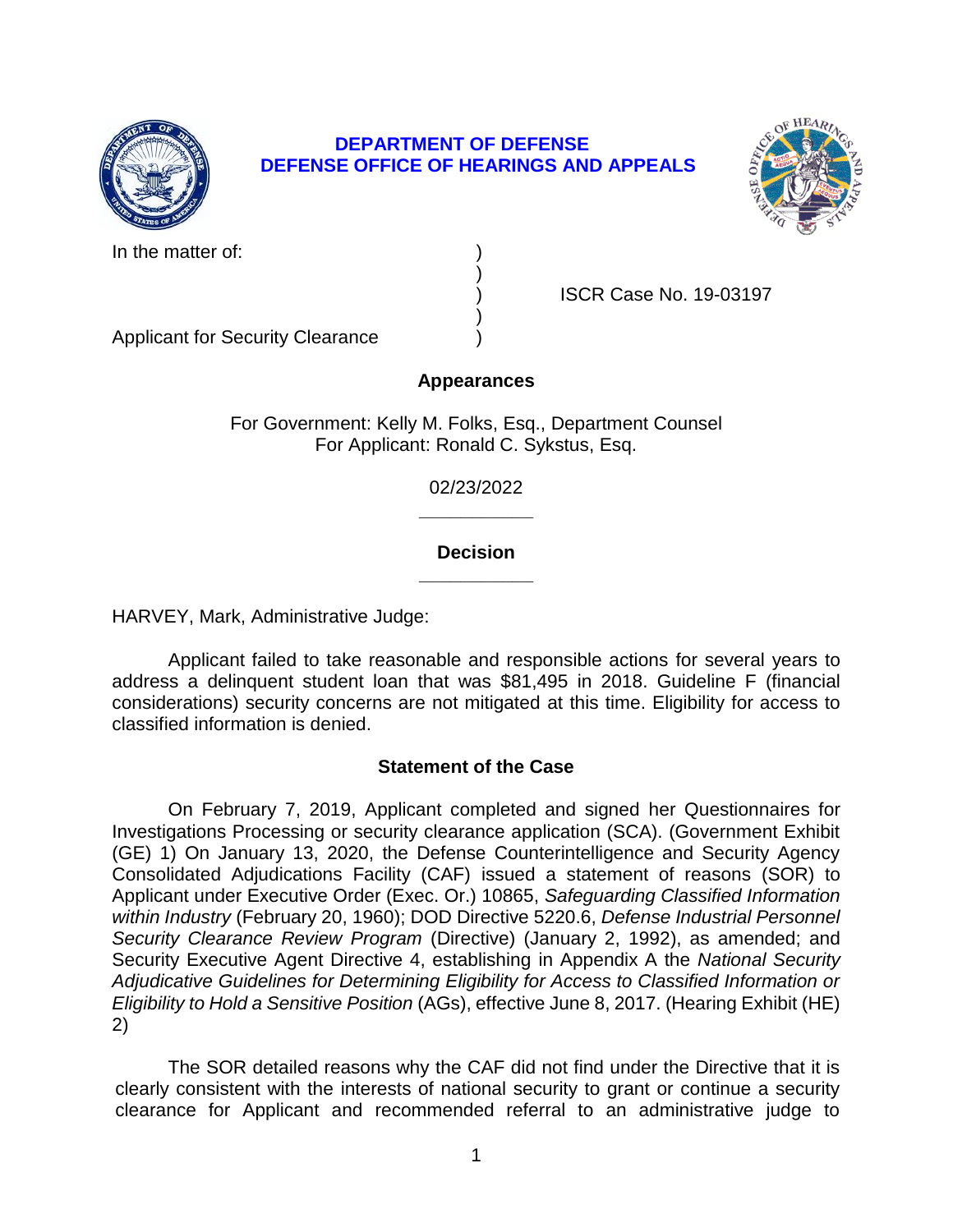determine whether a clearance should be granted, continued, denied, or revoked. Specifically, the SOR set forth security concerns arising under Guideline F (financial considerations). (HE 2) On March 12, 2020, Applicant provided a response to the SOR and requested a hearing. (HE 3)

and requested a hearing. (HE 3)<br>On October 30, 2020, Department Counsel was ready to proceed. Processing of Applicant's case was delayed due to the COVID-19 pandemic. On July 12, 2021, her case was assigned to me. On November 22, 2021, DOHA issued a notice of hearing, setting her hearing for December 23, 2021. (HE 1) Her hearing was held as scheduled in the vicinity of Arlington, Virginia using the Microsoft Teams teleconference system. (*Id*.)

 During the hearing, Department Counsel offered five exhibits; Applicant offered 11 exhibits; there were no objections; and all proffered exhibits were admitted into evidence. DOHA received a transcript of the hearing. On February 12, 2022, I emailed the parties providing two state A administrative judicial decisions, and setting a suspense of February 22, 2022, for additional documents. (HE 3) On February 22, 2022, the parties submitted (Transcript (Tr.) 10-13; GE 1-5; Applicant Exhibit (AE) A-AE K) On January 10, 2022, additional evidence and argument. (GE 6; AE L)

Some details were excluded to protect Applicant's right to privacy. Specific information is available in the cited exhibits and transcript.

### **Legal Issue**

 Applicant requested, and I granted judicial notice of the state B Code Title 6, Civil Practice Section which indicates a promise to pay a debt does not defeat the statute of limitations to a debt. (Tr. 14) The only action that will defeat a statute of limitations defense to a debt in state B is a partial payment. (Tr. 14) At the time of her hearing, Applicant was a resident of state B (Tr. 16). The sole debt at issue resulted from Applicant's attendance at a university in state A, and her student loans borrowed from a state A entity. Applicant concluded the state B statute of limitations would bar a collection action, including an administrative garnishment, originating in state A. (AE L) Additional discussion is at pages 5-6, *infra*.

## **Findings of Fact**

 explanations. (HE 3) She also provided some admissions. Her admissions are accepted In Applicant's SOR response, she denied the SOR allegation in ¶ 1.a with as findings of fact. Additional findings follow.

Applicant is 46 years old, and a government contractor has employed her as a real property subject-matter expert and trainer. (Tr. 16-17) She has worked either as a federal employee or federal contractor with some breaks in employment for the last nine years. (Tr. 53) In 2007, she received a bachelor's degree in history at a university in state A. (Tr. 18) She worked in interior design and space planning for 13 years. (Tr. 19) She has never been married, and she does not have any children. (Tr. 51) She has never served in the military. (Tr. 51)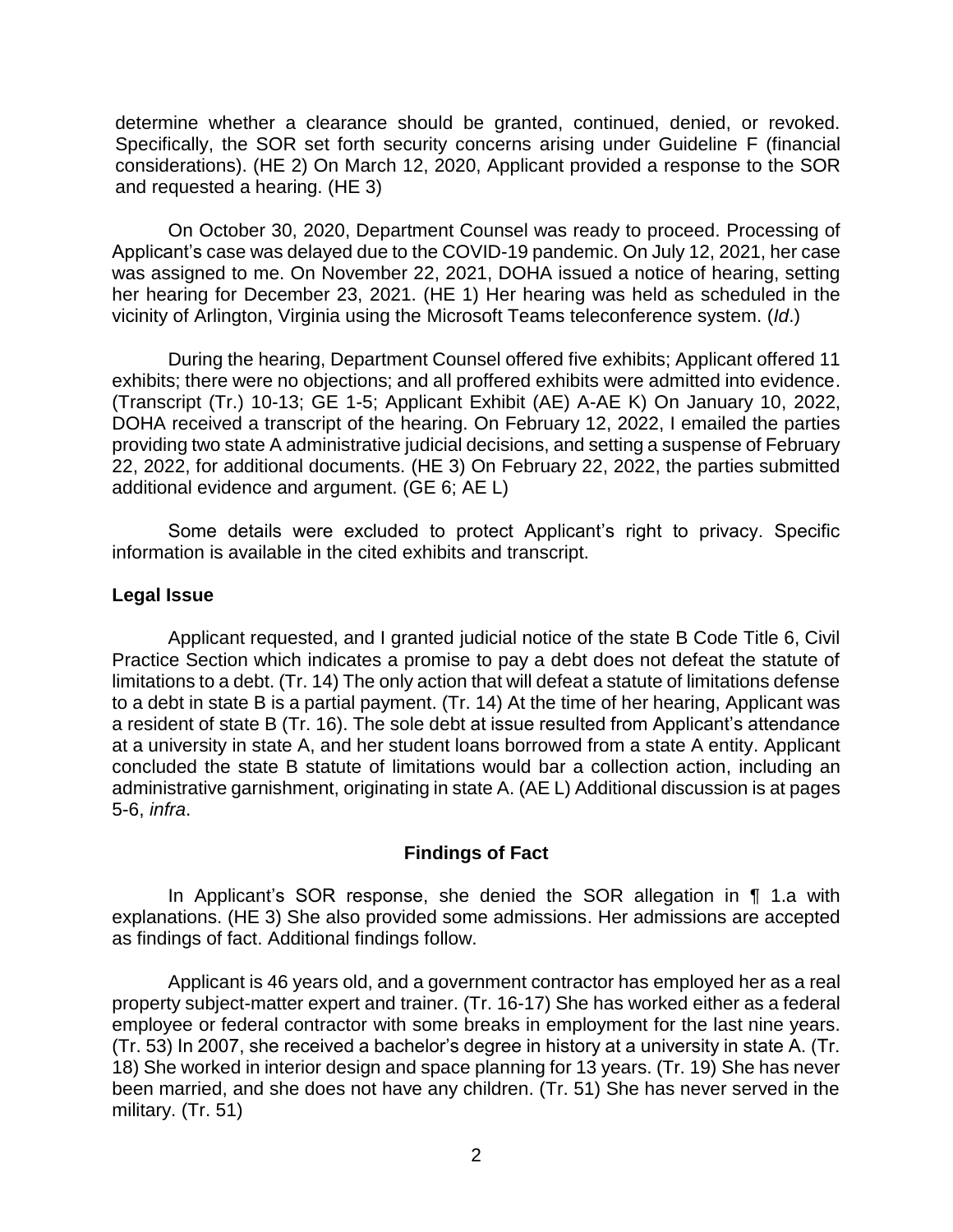#### **Financial Considerations**

 Applicant was unemployed in 2010, employed in 2011, unemployed in 2012, employed from 2013 to mid-2016, unemployed from mid-2016 to mid-2017, and employed thereafter to the present. (Tr. 49-50) She has also been underemployed at times. (Tr. 49-50) Her annual income over the past four years has ranged from \$65,000 to \$120,000. (Tr. 53) Her current income is \$102,000. (Tr. 53) Her current net worth, which includes her retirement accounts, is approximately \$40,000. (Tr. 99)

 SOR ¶ 1.a alleges that Applicant has a delinquent student loan for \$81,495. Applicant disclosed her student loan debt on her February 7, 2019 SCA and during her April 3, 2019, Office of Personnel Management (OPM) personal subject interview. (GE 1, GE 5)

 From 1998 to 2002, Applicant obtained five student loans from a state A entity. (Tr. 23, 27-28, 44; GE 2 at 2-4, 7-15) The interest rate on her promissory notes was eight to nine percent. (Tr. 28-32) The creditor has provided the following balances:

| <b>Initial Balance</b> | Balance in | Balance in    | <b>Balances</b> in | Loan Number and          |
|------------------------|------------|---------------|--------------------|--------------------------|
| (1)                    | October    | June 2016 (3) | August 2016 (4)    | Exhibit (5)              |
|                        | 2005(2)    |               |                    |                          |
| $$1,348$ (Apr          | \$1,532    | \$2,160       | \$2,972            | Loan 1 of 5; GE 2        |
| 2004)                  |            |               |                    | at 14-15; AE H           |
| \$9,070 (Apr           | \$10,305   | \$15,589      | \$21,985           | Loan 2 of 5; GE 2        |
| 2004)                  |            |               |                    | at 12-13; AE H           |
| \$2,833 (Nov           | \$3,895    | \$5,874       | \$8,090            | Loan $3$ of $5$ ; GE $2$ |
| 1999)                  |            |               |                    | at 10-11; AE H           |
| \$6,368 (Nov           | Unknown    | \$8,810       | \$12,135           | Loan 4 of 5; GE 2        |
| 2006)                  |            |               |                    | at 9; AE H               |
| \$5,667 (Apr)          | \$7,702    | \$11,444      | \$15,600           | Loan 5 of 5; $GE$ 2      |
| 2001)                  |            |               |                    | at 7-8; AE H             |

 the creditor emailed Applicant and indicated the amounts owed in column (4), and the total balance was \$60,782. (AE H) On September 12, 2018, the creditor wrote that the balance owed was \$81,495. (GE 2 at 1) The June 2016 printout of the "current balance" in column (3) does not explain the various columns of figures. (GE 2 at 7-15) The documentation does not explain why the balance increased \$37,618 in 28 months from The total balance in June 2016 was \$43,877. (GE 2 at 7-15) On August 22, 2016, June 2016 to September 2018.

Applicant said she made her first payments in 2010 because she may have had a deferment for unemployment or taking classes from her graduation in 2007 to 2010. (Tr. 33) She understood that her debt was accruing interest while she was in school and during the deferment. (Tr. 33-34)

 Applicant said she disputed the debt because the creditor said she owes five times the amount she borrowed. (Tr. 21) Around 2012, a collection agent contacted her and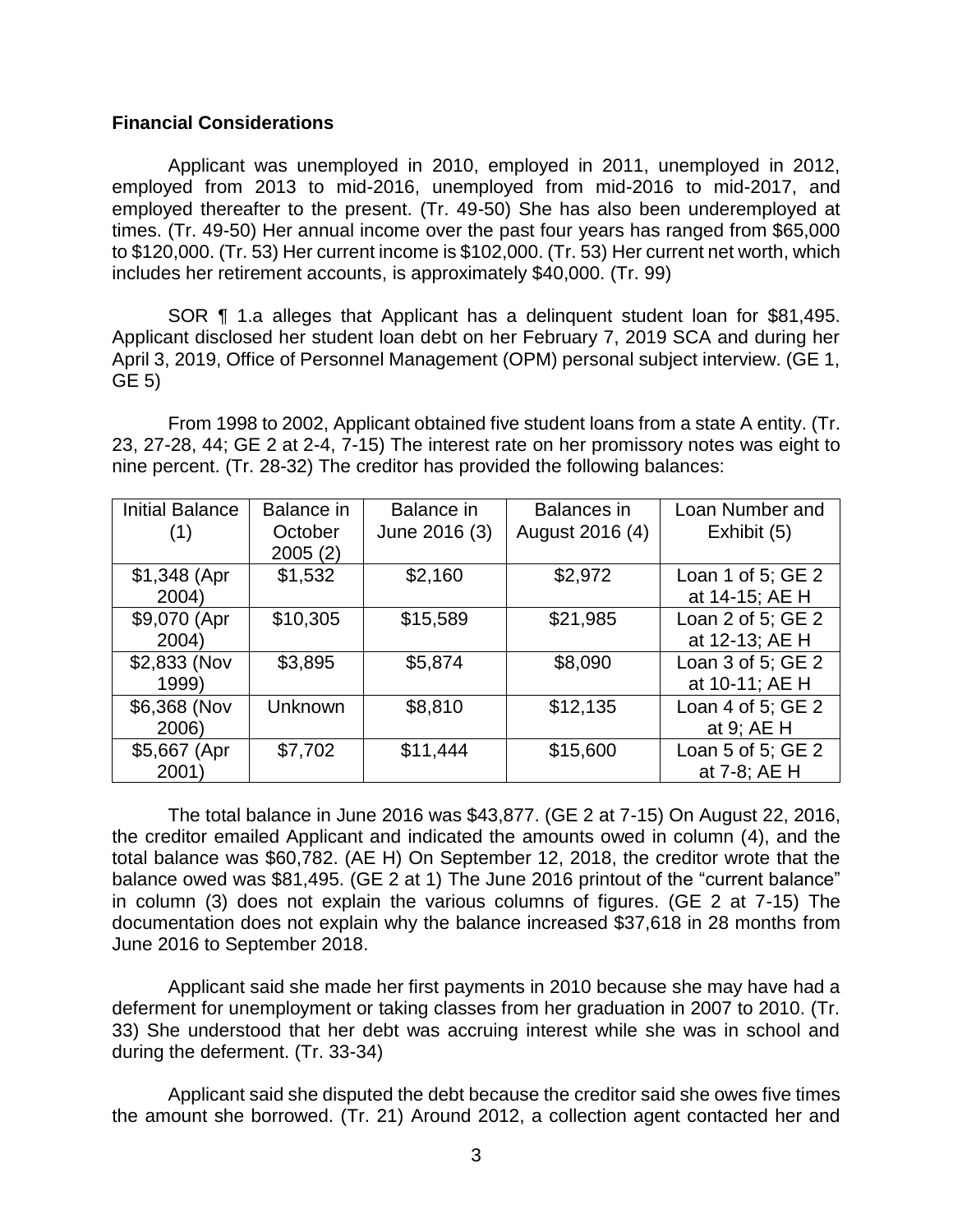asked her to pay about \$40,000. (Tr. 39) She said she borrowed \$21,000 and her first bill "was close to \$40,000." (Tr. 34) Her monthly payment was about \$400, and she made about four payments. (Tr. 36) She stopped making payments because she had a period of unemployment. (Tr. 36) She did not make any payments after 2010 until 2016 when her pay was garnished for about two months. (Tr. 38-39) The garnishment was 25 percent of her wages. (Tr. 47) In 2016, Applicant emailed the original creditor asking for an income-based repayment plan; and the creditor replied that this was a federal student loan program that is unavailable because her loan is a state loan. (AE E) The creditor suggested that she provide evidence of financial hardship or extenuating circumstances if she wished to have relief from the garnishment of her pay. (*Id*.)

 In 2018, Applicant filed a complaint to the Consumer Financial Protection Bureau (CFPB) asserting that the original creditor has refused to allow her to pay off each of her five loans individually. (AE F) The CFPB responded that they had no jurisdiction over nonfederal student loans. (AE G)

 Applicant believes the interest on her student loan might be compounding on a daily basis. (Tr. 37) She did not believe state A could garnish her pay outside of state A; however, she believed that if she moved back to state A, the creditor would attempt to garnish her wages. (Tr. 38) She has not made any payments since the garnishment in 2016. (Tr. 46-47) When the garnishment occurred in 2016, she was working for a state A company, but she was living and working on an island in the Pacific Ocean. (Tr. 38-39)

 Applicant said she has not heard from the creditor since 2016 or 2017. (Tr. 22) In 2018, she retained a consumer counsel, Mr. C, to negotiate resolution of the debt. (Tr. 21, 40) On February 24, 2020, Mr. C wrote:

Between August 16, 2018 [and] September 12, 2018, we made numerous attempts to contact [the original creditor and the collection agent] for the sole purpose of satisfying the alleged outstanding debt in a mutually beneficial manner based on verifiable and legally based information and details. . . . Between August 16, 2018 and September 12, 2018, our office made numerous written and phone demands to both [the original creditor and the collection agent] to provide an accurate and detailed accounting of the account at issue prior to resolving the account in satisfaction. However, such an accounting was never provided even as numerous follow up requests for this information was made by our office. Based on information provided to our office by [Applicant], we believe the amount in question, \$81,494.91 is not an accurate balance, and is not owed by [Applicant]. Neither entity could or would provide any details to our office to reconcile nor verify the amount at issue. Therefore we could not in good consci[ence] or practice advise our client to pay a debt that a creditor refused to verify through a reasonable accounting of the account request. (AE D at 1-2)

 Mr. C stated that reasonable offers to settle were made to the collection agent, and they were rejected. (*Id*. at 2) The creditor did not provide "a verifiable accounting or provide a complete chain of ownership title of the alleged debt." (*Id*.) Mr. C concluded that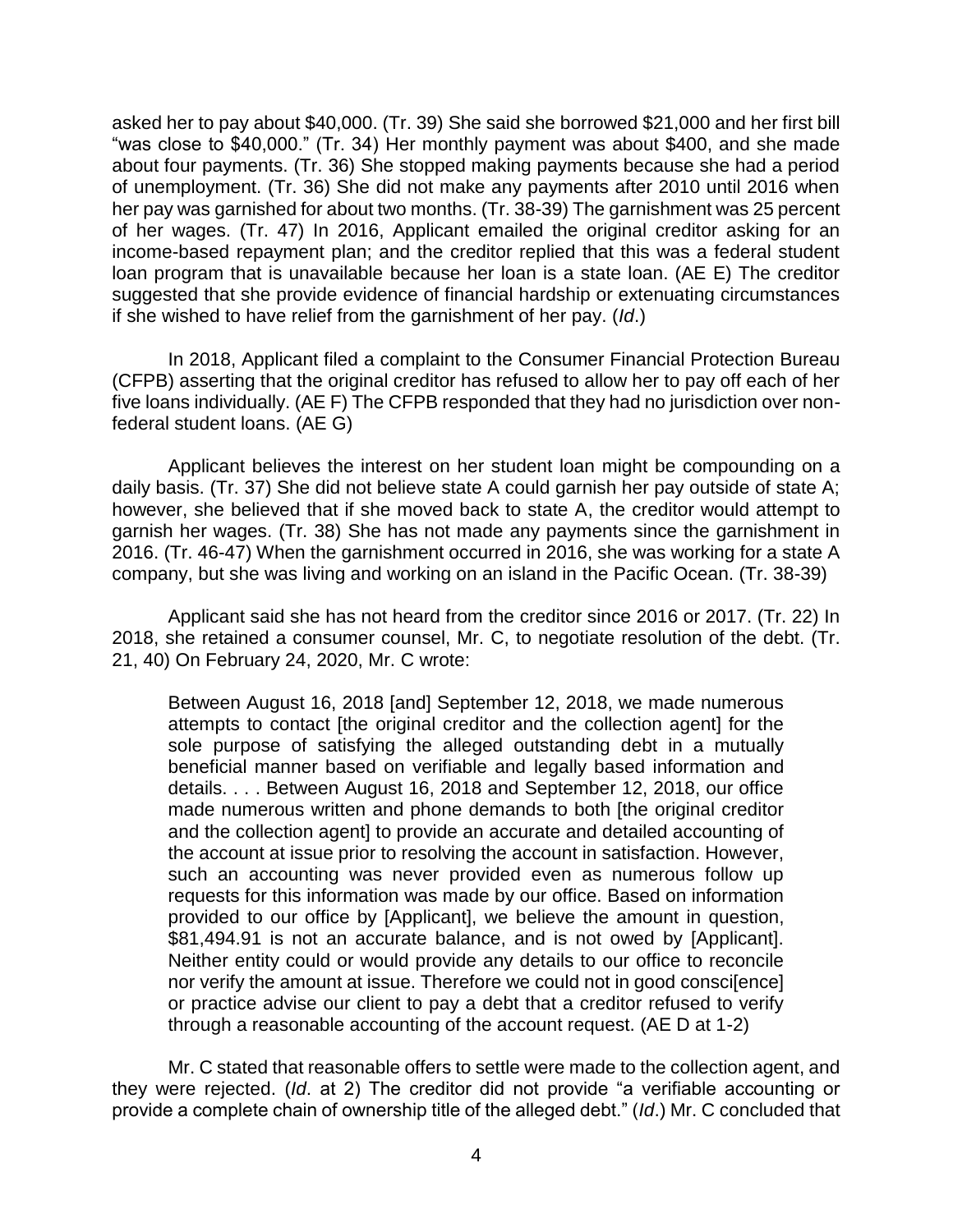she had an excellent defense to the debt due to the applicability of the state B's statute of limitations, and she does not owe the claimed amount of \$81,494.91 to the creditor. (*Id*.) Mr. C did not provide any written correspondence to or from the creditor.

Mr. C recommended that Applicant not make a partial payment. (Tr. 21-22) In 2018, the creditor wrote Mr. C and informed him that she owed \$81,495. (Tr. 44; GE 2 at 1) The handwritten notes on the creditor's letter to Mr. C were made by an unknown person and will not be considered. (Tr. 46; GE 2 at 1) In 2018, the SOR debt was dropped from Applicant's credit report. (Tr. 20) She instructed Mr. C to approach the creditor and negotiate a settlement. (Tr. 24) However, Mr. C never wrote the creditor to make an offer to settle the debt. (Tr. 48) The last time she asked Mr. C about whether he had heard from the creditor was in 2020, and Mr. C said he had not heard from the creditor. (Tr. 49) There is no evidence that Mr. C informed the SOR ¶ 1.a creditor of the address of Appellant's current employer.

 Applicant's rough estimate of the current amount of the debt is about \$60,000 to \$65,000. (Tr. 45-46, 50) She knows how to use a spreadsheet; however, she elected not to use one to determine the amount of her debt. (Tr. 51) She believed that the creditor would garnish 25 percent of her pay if she moved back to state A; however, she did not believe the debt could be collected in state B. (Tr. 38)

An expert on student loan collection actions wrote:

 Administrative wage garnishment is special and unique. The Higher Education Act (20 U.S.C. § 1095a) in combination with the Debt Collection Improvement Act of 1991 (31 U.S.C. § 3720D), allow wages to be garnished for default Federal student loans. However, the loan at issue is not a Federal loan, and thus Federal law does not apply, nor allow for an administrative wage garnishment.

 Unfortunately, [state A] is unique in that its legislature also allows for administrative wage garnishment, pursuant to [state A statute], more fully described in [state A statute] - Order to Withhold and Deliver. However, the law of [state A] regarding administrative remedies stops at its borders for the exact reason pointed out by Administrative Judge Harvey- the Full Faith and Credit Clause of the US Constitution only applies to judgments, not administrative remedies.

 In essence, while a judicial garnishment could cross state lines, time is may not have a time clock, but they are limited in geography to the state to [state A], the state could start garnishing her wages, regardless how long it has been since she last paid the loan. But, while she remains in [state B] or any other state other than [state A], [state A] has no power to reach her limited in pursuing someone to obtain a judgment. Administrative remedies which enacts such. This is a warning to [Applicant]. Should she ever return through administrative wage garnishment.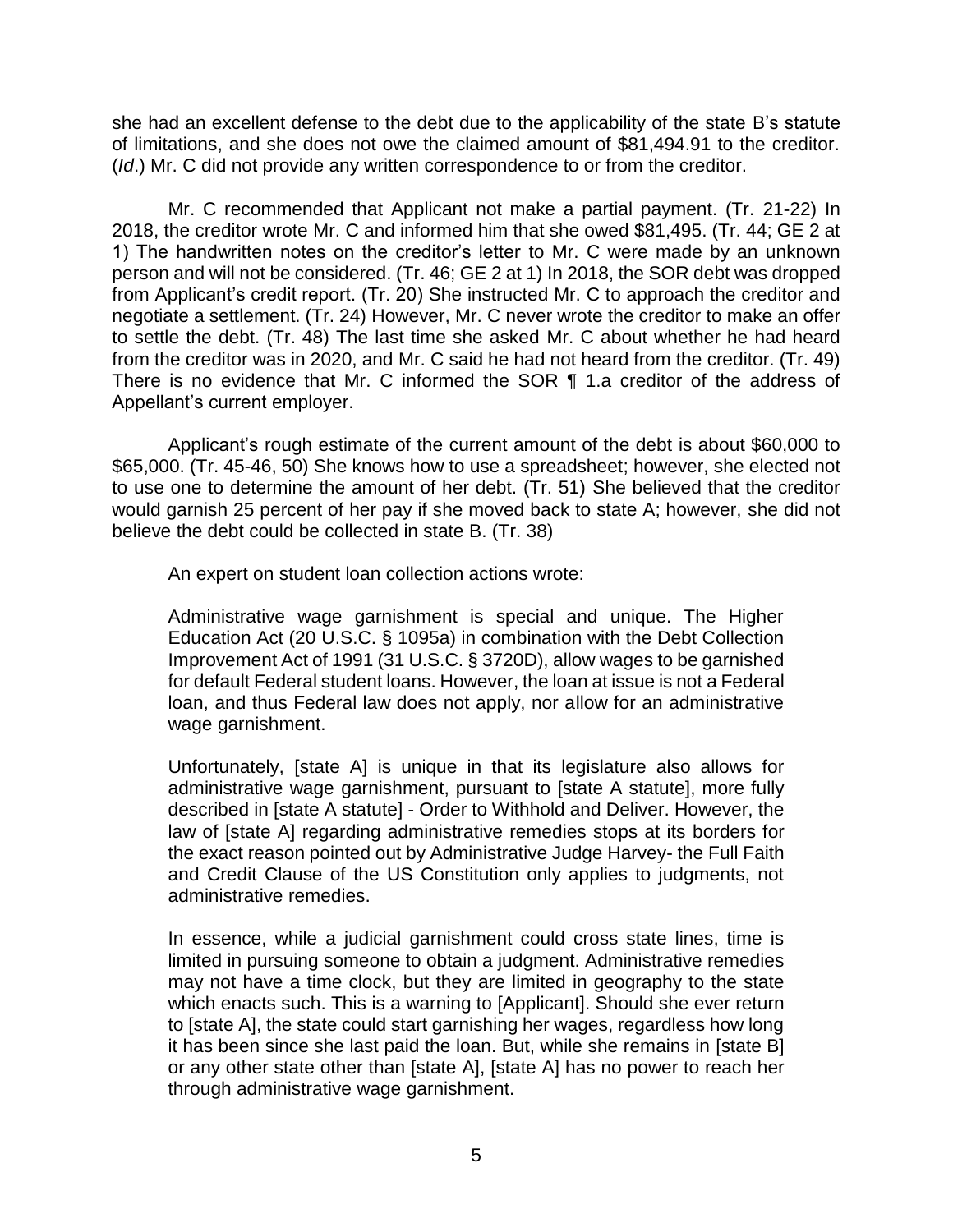NOTE: Should [Applicant's] employer have locations in [state A], the administrative remedy could be enforced against the [state A] location. This is not [state A] reaching into [state B]. It is [state A] reaching a business subject to [state A] law, that happens to employ [state B] resident. (AE L)

 Department Counsel counters that Applicant's provides no authorities in state B indicating an administrative garnishment from state A would not be enforceable in state B, and that Applicant's company might open an office in state A. (GE 6) Theoretically, state A' courts. For the purposes of this decision, I will presume that state A will not file state A could use an administrative garnishment to obtain a judicial garnishment order in an administrative or judicial garnishment of Applicant's pay with her employer.

 for the debt in SOR ¶ 1.a. (Tr. 23-24) Her 2021 credit reports do not contain any negative entries. (AE A-AE C) She did not describe any financial counseling or provide a budget. Applicant made two trips to Thailand and one trip to Europe over the last seven years for vacations. (Tr. 41-42) Her goal in 2022 is to stay current on her debts and to pay down her debts. (Tr. 52) Security is aware of the debt, and she does not believe it could be used to pressure or compromise her. (Tr. 25) Applicant is current on all of her debts, including her federal student loans, except

 Applicant's counsel argued it is legal malpractice for an attorney to suggest that Applicant make a payment to the creditor. (Tr. 107-108, 111-112) He contended that prudent legal advice is to wait for the creditor to file a lawsuit because "that's never going to happen." (Tr. 107, 111) Her counsel described the student loan as a "usurious loan." (Tr. 109) He recommended against her taking money from her retirement account to attempt to settle the SOR ¶ 1.a debt. (Tr. 113)

#### **Character Evidence**

Applicant loves her employment, helping people, and assisting the Army. (Tr. 25, 53) She loves the United States and would not take any actions to jeopardize security. (Tr. 26, 100)

 Applicant received a three percent merit pay increase in 2019, and she was awarded a certificate of appreciation from the commander of an important installation. (AE J; AE K) The certificate of appreciation lauded her outstanding work and exceptional contributions to mission accomplishment during October 2021. (AE K)

 friends made statements on Applicant's behalf. Her sister and best friend said Applicant expressed frustration to her about the creditor in SOR ¶ 1.a. (Tr. 57-58) Applicant's brother-in-law, her sister, and a friend are aware of her disputing for several years her The general sense of their statements is that Applicant has excellent integrity, and is detail Seven character witnesses including family, coworkers, a former employer, and responsibility for repaying her student loan. (Tr. 58, 65, 72) Applicant is conscientious about paying her debts. (Tr. 58, 65) She is passionate about her work and family. (Tr. 59) oriented, diligent, trustworthy, responsible, professional, honest, and reliable. (Tr. 56-98)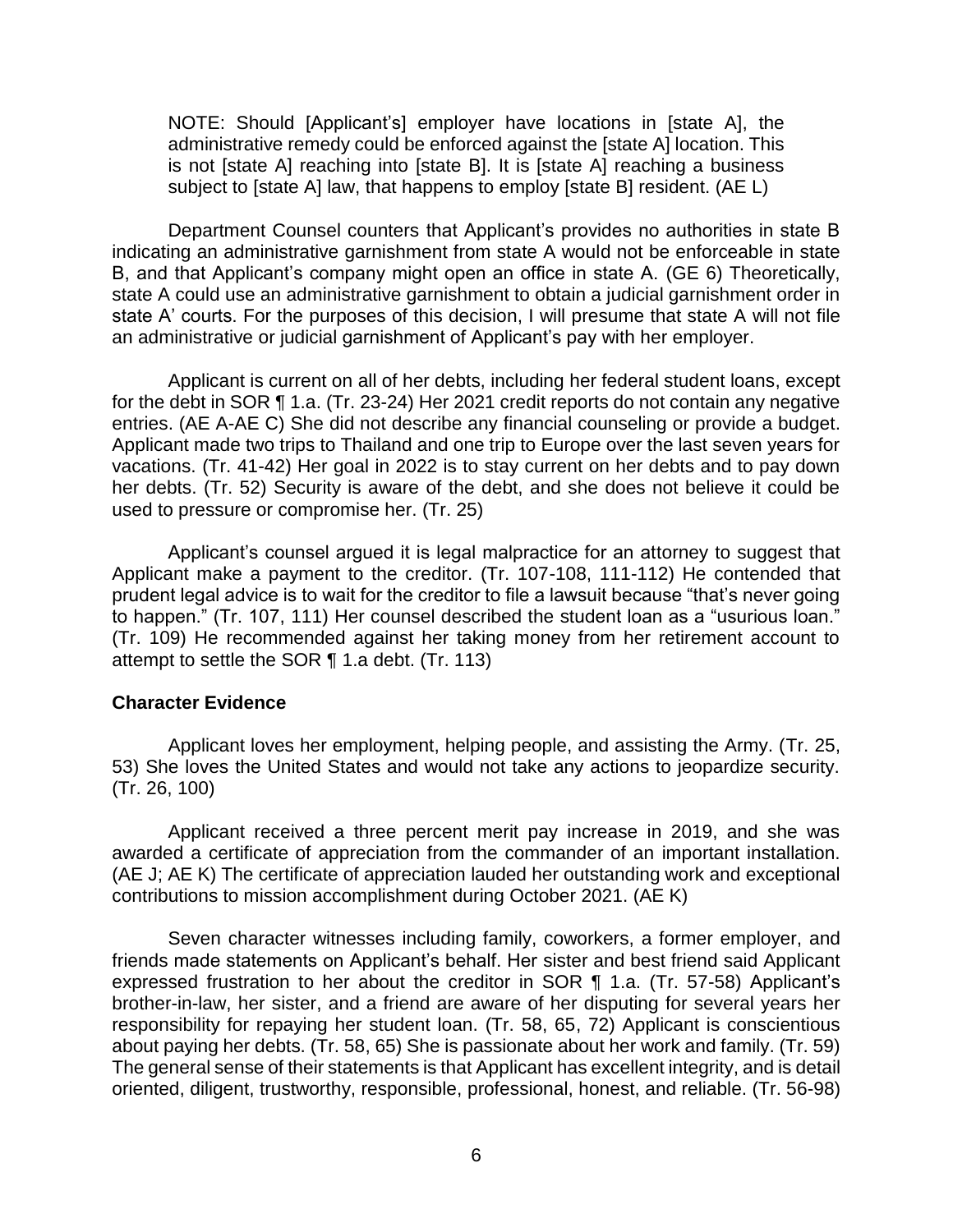She made important contributions to mission accomplishment. (Tr. 56-98) Their statements support approval of her access to classified information. (Tr. 56-98)

#### **Policies**

 The U.S. Supreme Court has recognized the substantial discretion of the Executive Branch in regulating access to information pertaining to national security emphasizing, "no one has a 'right' to a security clearance." *Department of the Navy v. Egan*, 484 U.S. 518, 528 (1988). As Commander in Chief, the President has the authority to control access to information bearing on national security and to determine whether an individual is sufficiently trustworthy to have access to such information." *Id*. at 527. The President has authorized the Secretary of Defense or his designee to grant applicant's eligibility for access to classified information "only upon a finding that it is clearly consistent with the national interest to do so." Exec. Or. 10865, *Safeguarding Classified Information within Industry* § 2 (Feb. 20, 1960), as amended.

 Eligibility for a security clearance is predicated upon the applicant meeting the criteria contained in the adjudicative guidelines. These guidelines are not inflexible rules of law. Instead, recognizing the complexities of human behavior, these guidelines are applied in conjunction with an evaluation of the whole person. An administrative judge's overarching adjudicative goal is a fair, impartial, and commonsense decision. An administrative judge must consider all available, reliable information about the person, past and present, favorable and unfavorable.

 The Government reposes a high degree of trust and confidence in persons with access to classified information. This relationship transcends normal duty hours and endures throughout off-duty hours. Decisions include, by necessity, consideration of the possible risk the applicant may deliberately or inadvertently fail to safeguard classified information. Such decisions entail a certain degree of legally permissible extrapolation about potential, rather than actual, risk of compromise of classified information. Clearance decisions must be "in terms of the national interest and shall in no sense be a determination as to the loyalty of the applicant concerned." *See* Exec. Or. 10865 § 7. Thus, nothing in this decision should be construed to suggest that it is based, in whole or in part, on any express or implied determination about applicant's allegiance, loyalty, or patriotism. It is merely an indication the applicant has not met the strict guidelines the President, Secretary of Defense, and Director of National Intelligence have established for issuing a clearance.

 Initially, the Government must establish, by substantial evidence, conditions in the personal or professional history of the applicant that may disqualify the applicant from being eligible for access to classified information. The Government has the burden of establishing controverted facts alleged in the SOR. *See Egan*, 484 U.S. at 531. "Substantial evidence" is "more than a scintilla but less than a preponderance." *See v. Washington Metro. Area Transit Auth.*, 36 F.3d 375, 380 (4th Cir. 1994). The guidelines presume a nexus or rational connection between proven conduct under any of the criteria listed therein and an applicant's security suitability. *See* ISCR Case No. 95-0611 at 2 (App. Bd. May 2, 1996).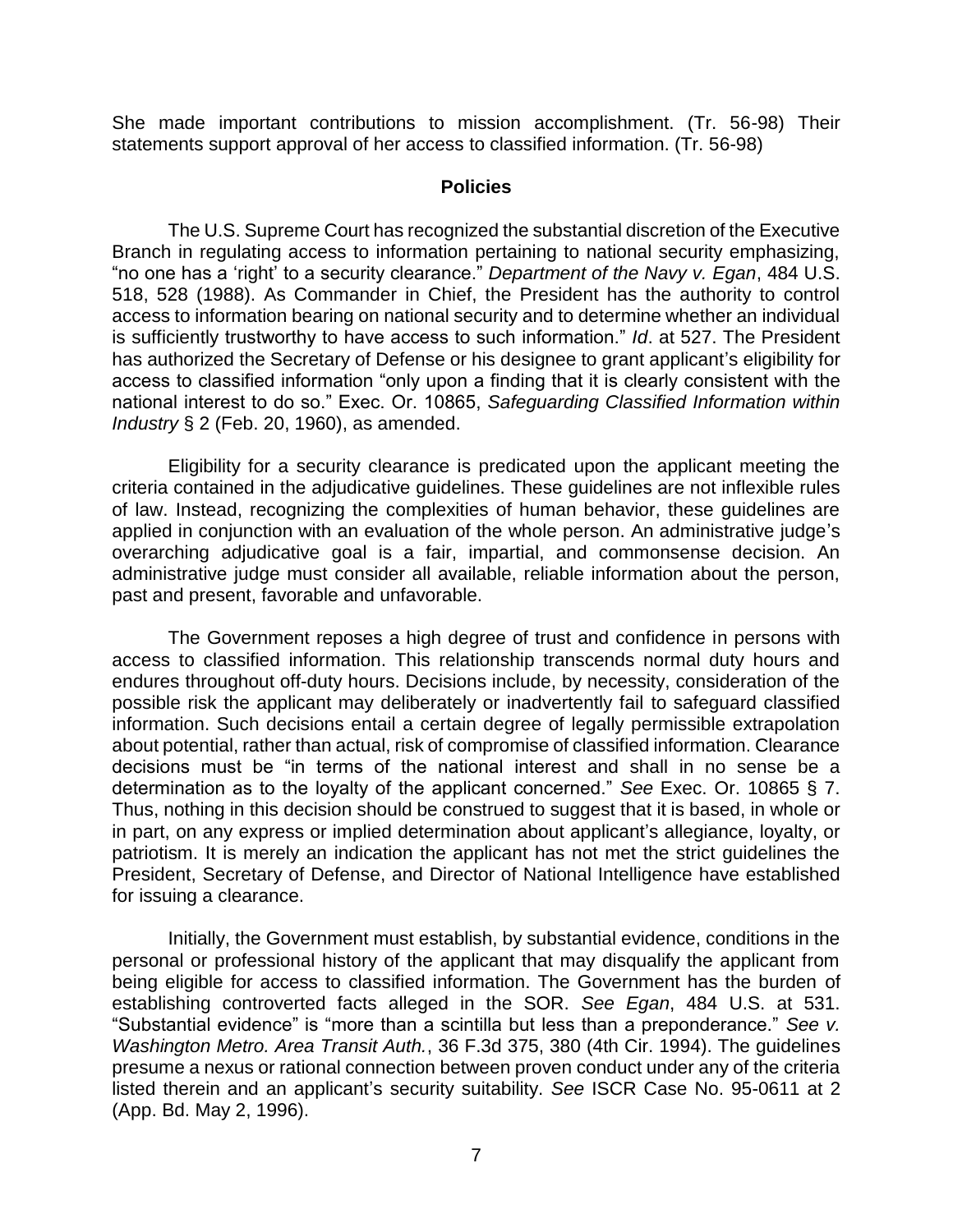Once the Government establishes a disqualifying condition by substantial evidence, the burden shifts to the applicant to rebut, explain, extenuate, or mitigate the facts. Directive ¶ E3.1.15. An applicant "has the ultimate burden of demonstrating that it is clearly consistent with the national interest to grant or continue his [or her] security clearance." ISCR Case No. 01-20700 at 3 (App. Bd. Dec. 19, 2002). The burden of disproving a mitigating condition never shifts to the Government. *See* ISCR Case No. 02- 31154 at 5 (App. Bd. Sep. 22, 2005). "[S]ecurity clearance determinations should err, if they must, on the side of denials." *Egan*, 484 U.S. at 531; *see* AG ¶ 2(b).

### **Analysis**

### **Financial Considerations**

AG ¶ 18 articulates the security concern for financial problems:

Failure to live within one's means, satisfy debts, and meet financial obligations may indicate poor self-control, lack of judgment, or unwillingness to abide by rules and regulations, all of which can raise questions about an individual's reliability, trustworthiness, and ability to protect classified or sensitive information. Financial distress can also be caused or exacerbated by, and thus can be a possible indicator of, other issues of personnel security concern such as excessive gambling, mental health conditions, substance misuse, or alcohol abuse or dependence. An individual who is financially overextended is at greater risk of having to engage in illegal or otherwise questionable acts to generate funds.

 The Appeal Board explained the scope and rationale for the financial considerations security concern in ISCR Case No. 11-05365 at 3 (App. Bd. May 1, 2012) (citation omitted) as follows:

This concern is broader than the possibility that an applicant might knowingly compromise classified information in order to raise money in satisfaction of his or her debts. Rather, it requires a Judge to examine the totality of an applicant's financial history and circumstances. The Judge must consider pertinent evidence regarding the applicant's self-control, judgment, and other qualities essential to protecting the national secrets as well as the vulnerabilities inherent in the circumstances. The Directive presumes a nexus between proven conduct under any of the Guidelines and an applicant's security eligibility.

AG  $\P$  19 includes two disqualifying conditions that could raise a security concern and may be disqualifying in this case: "(a) inability to satisfy debts"; and "(c) a history of not meeting financial obligations." The record establishes the disqualifying conditions in AG **[1]** 19(a) and 19(c) requiring additional inquiry about the possible applicability of mitigating conditions. Discussion of the disqualifying conditions is contained in the mitigation section, *infra*.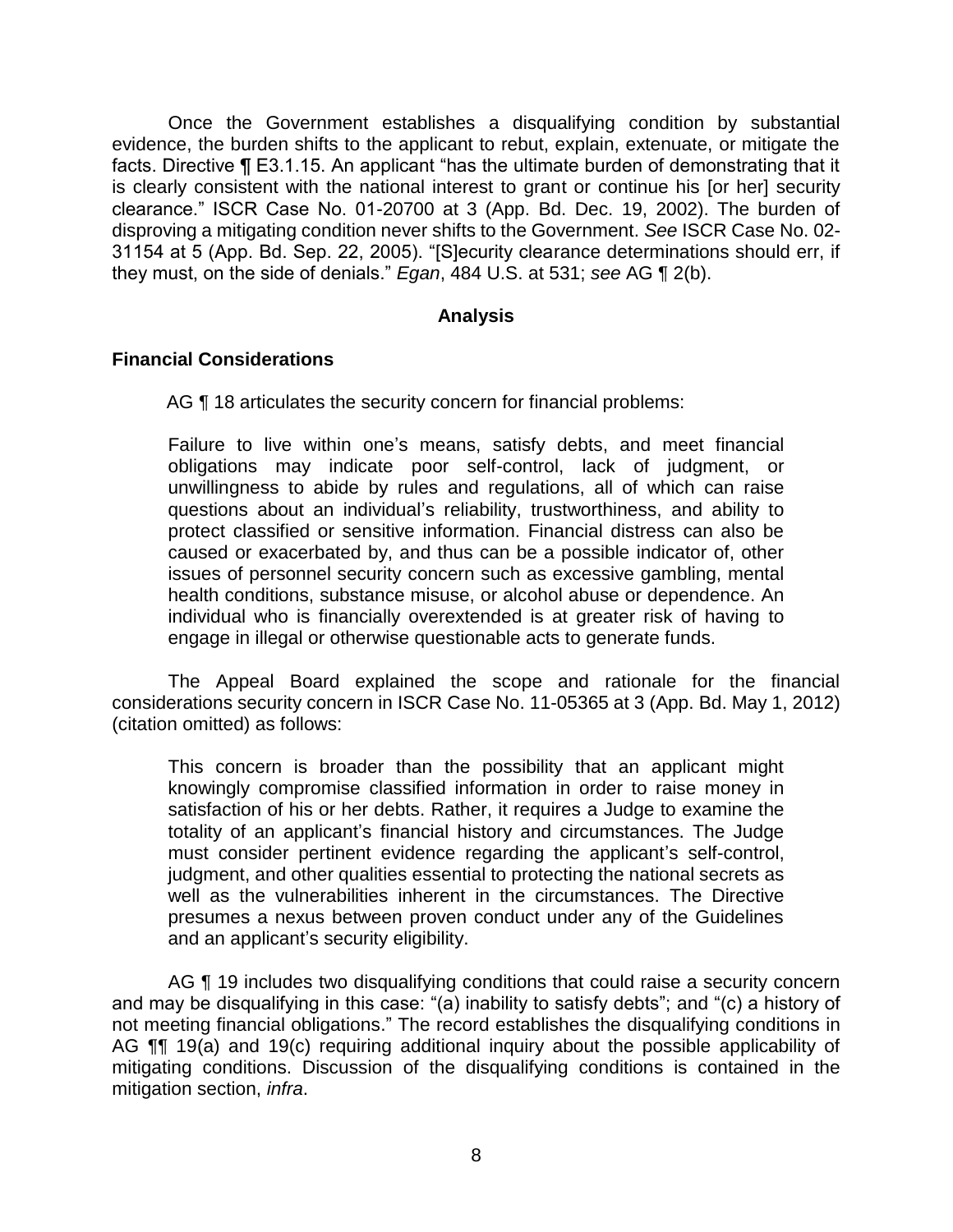Five financial considerations mitigating conditions under AG ¶ 20 are potentially applicable in this case:

(a) the behavior happened so long ago, was so infrequent, or occurred under such circumstances that it is unlikely to recur and does not cast doubt on the individual's current reliability, trustworthiness, or good judgment;

(b) the conditions that resulted in the financial problem were largely beyond the person's control (e.g., loss of employment, a business downturn, unexpected medical emergency, a death, divorce or separation, clear victimization by predatory lending practices, or identity theft), and the individual acted responsibly under the circumstances;

(c) the individual has received or is receiving financial counseling for the problem from a legitimate and credible source, such as a non-profit credit counseling service, and there are clear indications that the problem is being resolved or is under control;

(d) the individual initiated and is adhering to a good-faith effort to repay overdue creditors or otherwise resolve debts; and

 (e) the individual has a reasonable basis to dispute the legitimacy of the proof to substantiate the basis of the dispute or provides evidence of actions past-due debt which is the cause of the problem and provides documented to resolve the issue.

In ISCR Case No. 10-04641 at 4 (App. Bd. Sept. 24, 2013), the DOHA Appeal Board explained Applicant's responsibility for proving the applicability of mitigating conditions as follows:

Once a concern arises regarding an Applicant's security clearance eligibility, there is a strong presumption against the grant or maintenance of a security clearance. *See Dorfmont v. Brown*, 913 F. 2d 1399, 1401 (9th Cir. 1990), *cert. denied*, 499 U.S. 905 (1991). After the Government presents evidence raising security concerns, the burden shifts to the applicant to rebut or mitigate those concerns. *See* Directive ¶ E3.1.15. The standard applicable in security clearance decisions is that articulated in *Egan*, *supra*. "Any doubt concerning personnel being considered for access to classified information will be resolved in favor of the national security." Directive, Enclosure 2 ¶ 2(b).

The SOR alleges Applicant owes one student loan debt totaling \$81,495 in 2018. A debt that became delinquent several years ago is still considered recent because "an applicant's ongoing, unpaid debts evidence a continuing course of conduct and, therefore, can be viewed as recent for purposes of the Guideline F mitigating conditions." ISCR Case No. 15-06532 at 3 (App. Bd. Feb. 16, 2017) (citing ISCR Case No. 15-01690 at 2 (App. Bd. Sept. 13, 2016)).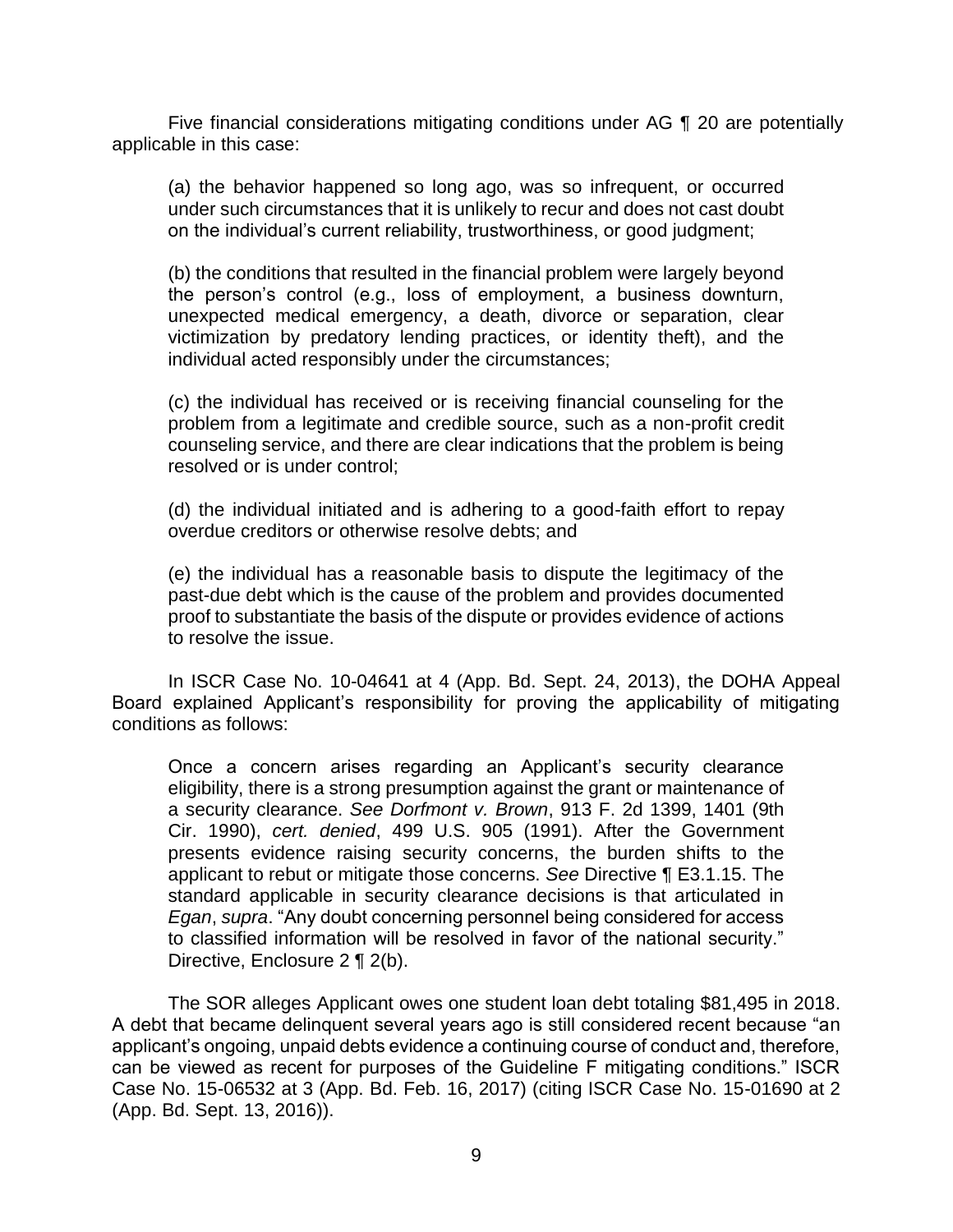Circumstances beyond Applicant's control adversely affected her finances, including underemployment, and unemployment. However, "[e]ven if Applicant's financial difficulties initially arose, in whole or in part, due to circumstances outside his [or her] manner when dealing with those financial difficulties." ISCR Case No. 05-11366 at 4 n.9 (App. Bd. Jan. 12, 2007) (citing ISCR Case No. 03-13096 at 4 (App. Bd. Nov. 29, 2005); ISCR Case No. 99-0462 at 4 (App. Bd. May 25, 2000); ISCR Case No. 99-0012 at 4 (App. Bd. Dec. 1, 1999)). A component is whether he or she maintained contact with creditors and attempted to negotiate partial payments to keep debts current. Applicant did not provide supporting documentary evidence that she maintained contact with the creditor in SOR ¶ 1.a. She did not provide documentary evidence of settlements or written offers to settle with the creditor; however, as the debt is with a state A entity, payment in full may be the only resolution. She is credited with making some payments in 2010 and 2016. Her payments are insufficient to establish a track record of payments, or good-faith mitigation of her delinquent SOR debt. control, the Judge could still consider whether Applicant has since acted in a reasonable

Applicant's delinquent student loan debt in SOR ¶ 1.a does not appear on her credit report. The SOR ¶ 1.a debt may have been dropped from her credit report. "[T]hat some debts have dropped off his [or her] credit report is not meaningful evidence of debt 14-03612 at 3 (App. Bd. Aug. 25, 2015)). The Fair Credit Reporting Act requires removal of most negative financial items from a credit report seven years from the first date of delinquency or the debt becoming collection barred because of a state statute of limitations, whichever is longer. *See* Title 15 U.S.C. § 1681c. *See* Federal Trade be dropped from a credit report upon dispute when creditors believe the debt is not going to be paid, a creditor fails to timely respond to a credit reporting company's request for resolution." ISCR Case No. 14-05803 at 3 (App. Bd. July 7, 2016) (citing ISCR Case No. Commission website, *Summary of Fair Credit Reporting Act Updates at Section 605*, https://www.consumer.ftc.gov/articles/pdf-0111-fair-credit-reporting-act.pdf. Debts may information, or when the debt has been charged off.

Applicant asserts the creditor in SOR  $\P$  1.a has exaggerated the amount of her debt. She did not provide the rate of compounding or even establish with certainty that the debt is compounded. The rule of 72 is commonly used to calculate approximate doubling times. The rule of 72 indicates to find the number of years required to double a debt or investment at a given interest rate compounded on an annual basis, one should divide the interest rate into 72. For example, to calculate how long it takes for a debt borrowed or invested at an eight percent interest to double, divide 8 into 72, and the result is 9 years. *See* Lending Tree Refinance website, *Finance Formulas, Doubling Time*, available at, https://financeformulas.net/ Doubling Time.html. It the interest rate compounds on a monthly or shorter basis, the doubling rate would be sooner. For example, if compounded on a monthly basis, the doubling time would be reduced to about 8.5 years.

 If Applicant borrowed about \$22,000 in about 2000, and she waited 10 years to make her first payment, the debt would be more than \$44,000 in 2010. In 2010, she paid the creditor about \$1,600. The remaining debt would double again by about 2019 to about \$85,000. The debt would increase about \$7,000 each year, and is currently about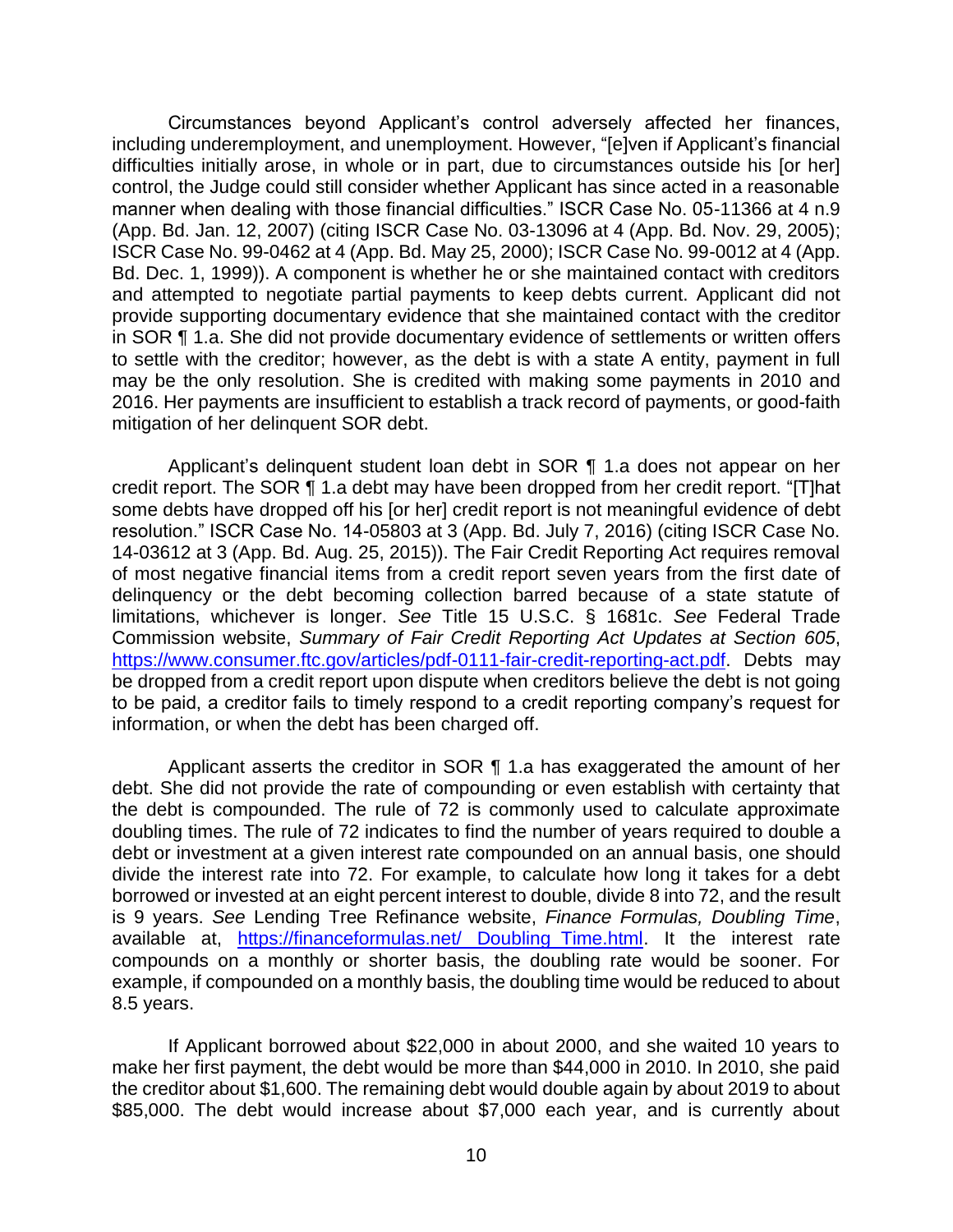\$100,000. A state A administrative decision pertaining to the creditor in SOR ¶ 1.a illustrates how state A utilizes administrative garnishment to collect 25% of a debtor's pay, and a student-loan debt resulting from loans from 1989 to 1996 in that case will likely not be paid for many years beyond the decision year of 2008. (HE 3A)

 Applicant about state B's statute of limitations. State statutes of limitations for various types of debts range from 2 to 15 years. *See* Nolo Law for All website, Chart: Statutes of Limitations in All 50 States, http://www.nolo.com/legal-encyclopedia/statute-ofhttp://www.consumer.ftc.gov/articles/0117-time-barred-debts. The South Carolina Court of Appeals succinctly explained the societal and judicial value of application of the statute Applicant's consumer attorney, Mr. C, provided reasonable financial advice to limitations-state-laws-chart-29941. html. According to the Federal Trade Commission, Consumer Information webpage, it is illegal under the Fair Debt Collection Practices Act for a creditor to threaten to sue to collect a time-barred debt. of limitations:

Statutes of limitations embody important public policy considerations in that they stimulate activity, punish negligence and promote repose by giving security and stability to human affairs. The cornerstone policy consideration underlying statutes of limitations is the laudable goal of law to promote and achieve finality in litigation. Significantly, statutes of limitations provide potential defendants with certainty that after a set period of time, they will not be [haled] into court to defend time-barred claims. Moreover, limitations periods discourage plaintiffs from sitting on their rights. Statutes of limitations are, indeed, fundamental to our judicial system.

 *Carolina Marine Handling, Inc. v. Lasch*, 363 S.C. 169, 175-76, 609 S.E.2d 548, 552 (S.C. Ct. App. 2005) (internal quotation marks and citations omitted). South Carolina case law is not binding on state courts in other states. However, the South Carolina Court of Appeals' description of the basis for this long-standing legal doctrine is instructive. *See also Tulsa Professional Collection Services, Inc. v. Pope*, 485 U.S. 478, 486 (1988) (where the U.S. Supreme Court noted that "The State's interest in a self-executing statute of limitations is in providing repose for potential defendants and in avoiding stale claims.").

Applicant lived in two states with the following relevant statutes of limitations (SL) for the debt in SOR ¶ 1.a: state A is three years (written contracts); state A is 10 years (collection of debt on account); and state B is six years (written contracts). *See Credit.Com* website, https://www.credit.com/debt/statutes-of-limitations/. Once Applicant stopped making payments, the creditor had to file suit within the statute of limitations to maintain the collectability of their debt. There is no evidence that the creditor in SOR ¶ 1.a took judicial action in court to pursue collection of her debt.

 In 2016, state A obtained an administrative garnishment order and garnished Applicant's pay for two months. State A can file another administrative garnishment order if the state discovers the address of her employer. *See, e.g.*, HE 3B. However, Applicant believes her employer would not enforce the order because she lives and works in state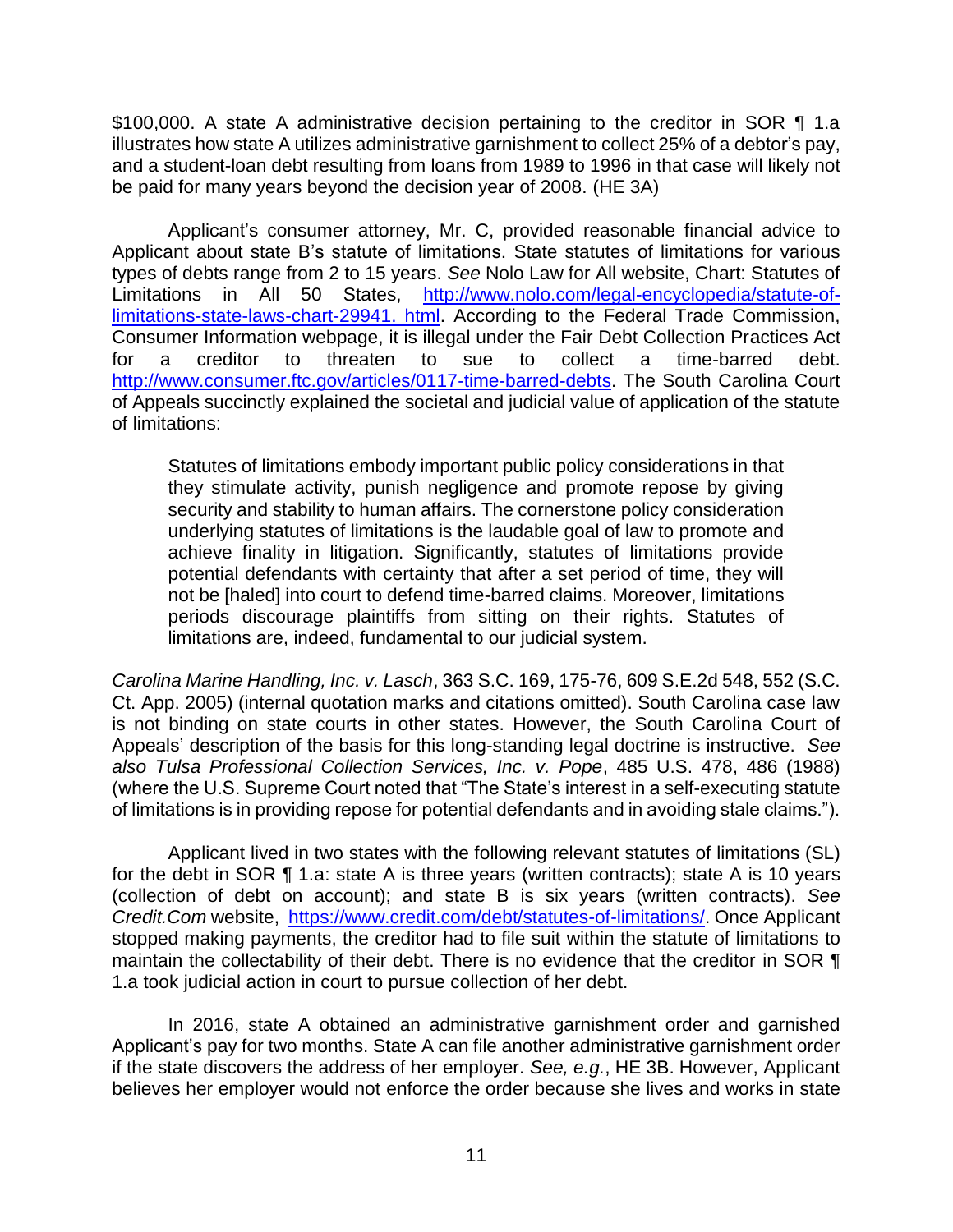B. Assuming Applicant's debt in SOR ¶ 1.a is collection barred in state B, it is still relevant to financial considerations security concerns:

Applicant's argument concerning the unenforceability of the largest debt due to the running of the statute of limitations fails to demonstrate the Judge erred. First, security clearance decisions are not controlled or limited by statutes of limitations. Second, absent an explicit act of Congress to the contrary, the Federal Government is not bound by state law in carrying out its functions and responsibilities. Applicant does not cite to any Federal statute that requires the Federal Government to be bound by state law in making security clearance decisions. Third, a security clearance adjudication is not a proceeding aimed at collecting an applicant's personal debts. Rather, it is a proceeding aimed at evaluating an applicant's judgment, reliability, and trustworthiness. Accordingly, even if a delinquent debt is legally unenforceable under state law, has been discharged in a bankruptcy, or is paid, the Federal Government is entitled to consider the facts and circumstances surrounding an applicant's conduct in incurring and failing to satisfy the debt in a timely manner. See, e.g., ISCR Case No. 01- 09691 at 3 (App. Bd. Mar. 27, 2003). In this case, the Judge's consideration of the unenforceable debt in making her security clearance eligibility determination was not arbitrary, capricious, or contrary to law.

ISCR Case No. 15-02326 at 3 (App. Bd. Oct. 14, 2014). The Appeal Board has "held that reliance on a state's statute of limitations does not constitute a good-faith effort to resolve financial difficulties and is of limited mitigative value." ISCR Case No. 15-01208 at 3 (App. Bd. Aug. 26, 2016) (citing ADP Case No. 06-18900 at 5 (App. Bd. Jun. 6, 2008); ISCR Case No. 03-04779 at 4 (App. Bd. Jul. 20, 2005); ISCR Case No. 01-09691 at 2-3 (App. Bd. Mar. 27, 2003)). *See, e.g.,* ISCR Case No. 08-01122 (App. Bd. Feb. 9, 2009) (reversing grant of security clearance); ADP Case No. 06-14616 (App. Bd. Oct. 18, 2007) (reversing grant of security clearance and stating "reliance upon legal defenses such as the statute of limitations does not necessarily demonstrate prudence, honesty, and reliability; therefore, such reliance is of diminished probative value in resolving trustworthiness concerns arising out of financial problems" (citing ISCR Case No. 03- 20327 at 4 (App. Bd. Oct. 26, 2006)).

 Applicant did not describe any financial counseling. There is not clear evidence provide sufficient documentation about why she was unable to make greater documented progress resolving the debt in SOR ¶ 1.a. There is insufficient assurance that this financial problem is being resolved. Under all the circumstances, she failed to establish mitigation that the debt in SOR ¶ 1.a is being resolved. I have assumed that Applicant could not be held financially responsible for the debt in SOR ¶ 1.a in state B. However, she did not of financial considerations security concerns.

## **Whole-Person Concept**

 Under the whole-person concept, the administrative judge must evaluate an Applicant's eligibility for a security clearance by considering the totality of the Applicant's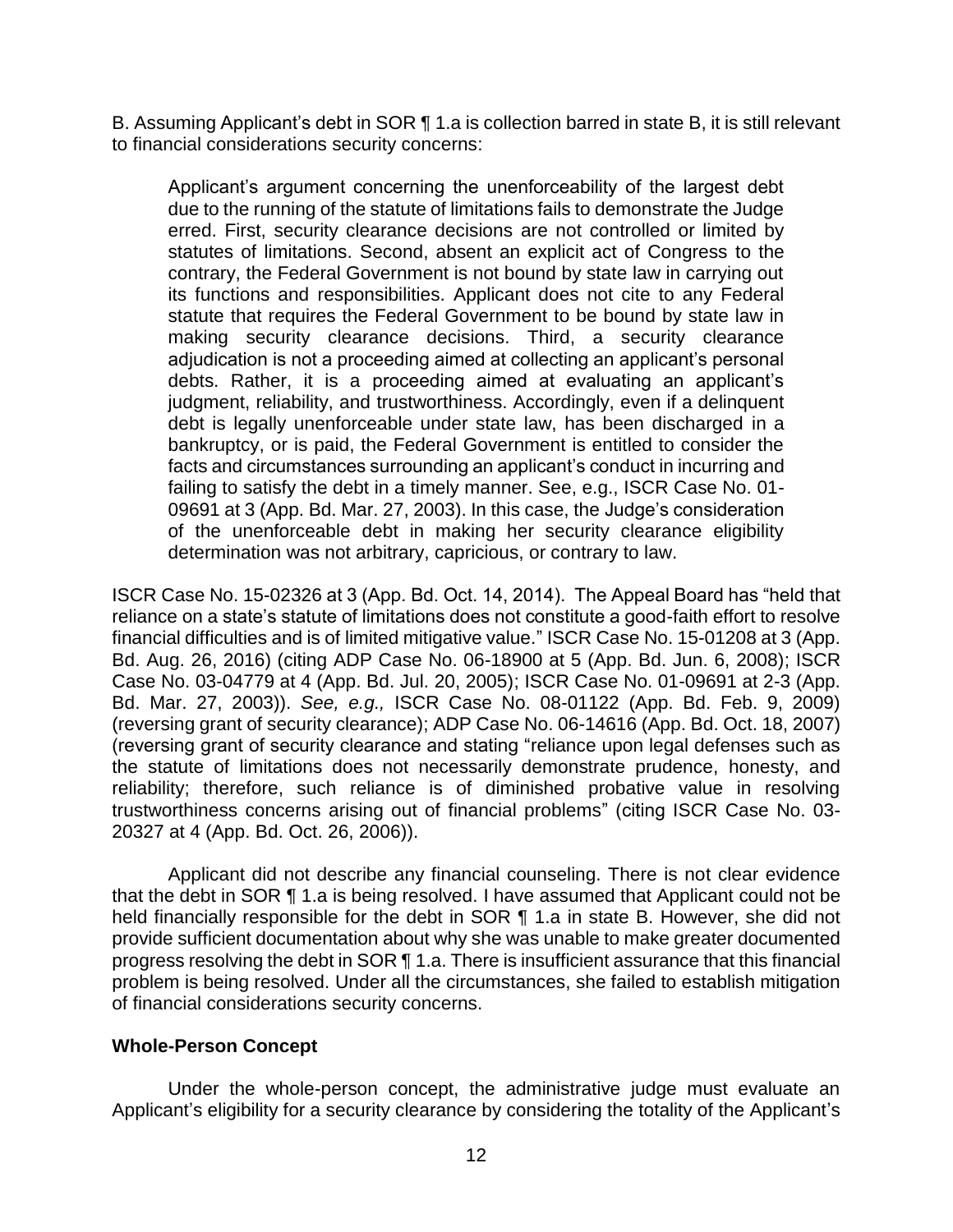conduct and all the circumstances. The administrative judge should consider the nine adjudicative process factors listed at AG  $\P$  2(d):

 (1) the nature, extent, and seriousness of the conduct; (2) the circumstances surrounding the conduct, to include knowledgeable participation; (3) the frequency and recency of the conduct; (4) the individual's age and maturity at the time of the conduct; (5) the extent to which participation is voluntary; (6) the presence or absence of rehabilitation and other permanent behavioral changes; (7) the motivation for the conduct; (8) the potential for pressure, coercion, exploitation, or duress; and (9) the likelihood of continuation or recurrence.

 clearance "must be an overall commonsense judgment based upon careful consideration of the guidelines" and the whole-person concept. My comments under Guideline F are incorporated in my whole-person analysis. Some of the factors in AG ¶ 2(d) were Under AG ¶ 2(c), "[t]he ultimate determination" of whether to grant a security addressed under that guideline but some warrant additional comment.

 Applicant is 46 years old, and a government contractor has employed her as a real or federal contractor with some breaks in employment for the last nine years. In 2007, she received a bachelor's degree in history at a university in state A. She worked in property subject-matter expert and trainer. She has worked either as a federal employee interior design and space planning for 13 years.

 people, her employment, assisting the Army, and the United States, and she would not take any actions to jeopardize security. She received a three-percent merit pay increase in 2019, and she was awarded a certificate of appreciation from the commander of an important installation, lauding her outstanding work and exceptional contributions to Applicant presented important good-character information. She loves helping mission accomplishment during October 2021.

 her debts. She is passionate about her work and family. The general sense of her character statements is that Applicant has excellent integrity, and is detail oriented, diligent, trustworthy, responsible, professional, honest, and reliable. She made important contributions to mission accomplishment. Their statements support approval of her Seven character witnesses including family, coworkers, a former employer, and friends made statements on Applicant's behalf. Applicant is conscientious about paying access to classified information.

 harmed by several circumstances beyond her control. All of her debts are current, except Applicant provided important financial mitigating information. Her finances were for the debt in SOR ¶ 1.a.

 The evidence against grant of a security clearance is more substantial at this time. Applicant did not provide documentation about why she was unable to make greater Applicant did not provide a persuasive reason why she did not inform the creditor of her documented progress resolving the debt in SOR ¶ 1.a after the garnishment in 2016.